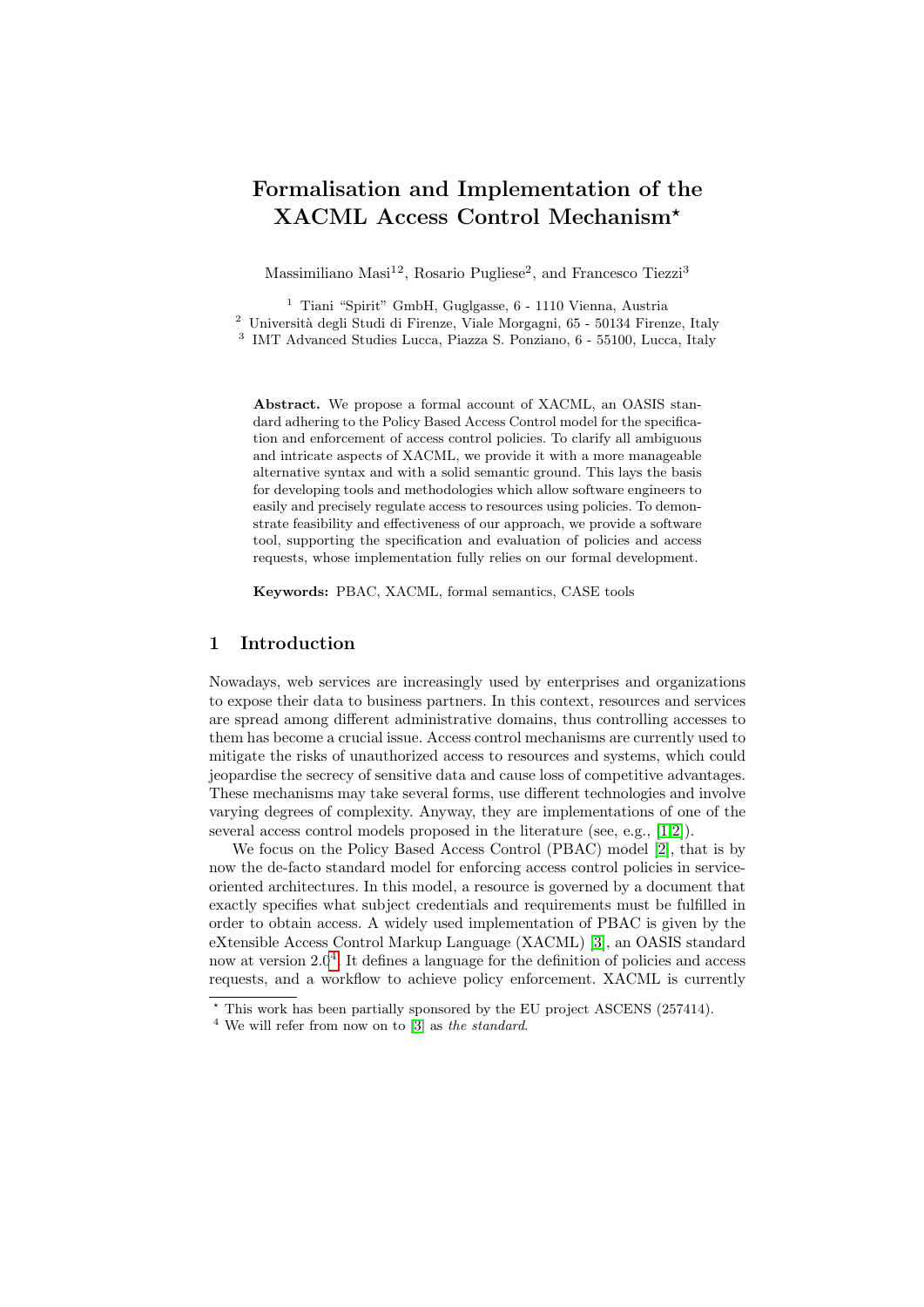used as a basis for enforcing access control in many large scale projects (see, e.g., [\[4,](#page-12-3)[5\]](#page-12-4)) and standards (see, e.g., [\[6,](#page-12-5)[7\]](#page-12-6)).

However, designing XACML access control policies is a difficult and errorprone task. The language has an XML syntax which makes writing XACML policies awkward by using common editors. To make the definition of XACML policies easier also for those end users that are not accustomed with the complexity of the overall policy language, many companies have equipped their products with ad-hoc policy editors (e.g. [\[8,](#page-12-7)[9\]](#page-12-8)). Such editors are certainly suitable to develop simple and repetitive policies, but might turn out to be cumbersome and ineffective when dealing with complex policies as indeed they tend to hide all the possibilities available in the policy language. Most of all, XACML comes without a formal semantics. The standard is written in prose and contains quite a number of loose points that may give rise to different interpretations and lead to different implementation choices. Some of these loose points are due to an extensive use of the keyword "SHOULD", as per the IETF rfc2119 [\[10\]](#page-12-9), to indicate recommended requirements that can be for some reason ignored. This leaves the difficult task of understanding the full implications of the various choices to the implementers. Of course, this has to be avoided, since otherwise the portability of XACML policies across different platforms would be considerably undermined.

In this paper we introduce a formal semantics of XACML  $2.0<sup>5</sup>$  $2.0<sup>5</sup>$  $2.0<sup>5</sup>$  that clarifies all ambiguous and intricate aspects of the standard. To hide the complexity introduced by XML, we propose an alternative syntax. This way, we get a tiny language with solid mathematical foundations that lays the basis for developing tools and methodologies that can be easily used by software engineers to precisely define access controls policies on resources. To demonstrate feasibility and effectiveness of our approach, by relying on the formal semantics, we have implemented our language using Java. We have thus obtained a software tool that supports the specification and evaluation of policies and access requests.

Related work. As a result of the widespread use of XACML in (web) serviceoriented systems and international projects, many attempts of formalisation have been made. A largely followed approach is based on 'transformational' semantics, where XACML policies are translated into terms of some formalism. For example, [\[11\]](#page-12-10) uses description logic expressions as target formalism, [\[12\]](#page-13-0) exploits the process algebra CSP [\[13\]](#page-13-1), and [\[14\]](#page-13-2) the model-oriented specification language VDM $++$  [\[15\]](#page-13-3). The main advantage of this approach is the possibility of analysing policies by means of off-the-shelf reasoning tools that may be already available for the considered formalisms. From the semantics point of view, this approach provides some alternative high-level representations of policies, which in their turn have their own semantics. This makes it more difficult to understand the formal meaning of policies with respect to our formal semantics, which directly associates mathematical objects (i.e. 4-tuples of request sets) to policies. These concepts are easier and more understandable than terms, like e.g. description

<span id="page-1-0"></span><sup>5</sup> At the time of writing, the new version XACML 3.0 is under first review and, hence, is continuously changing. We suppose that a full adoption of this new version in production projects will take quite some time.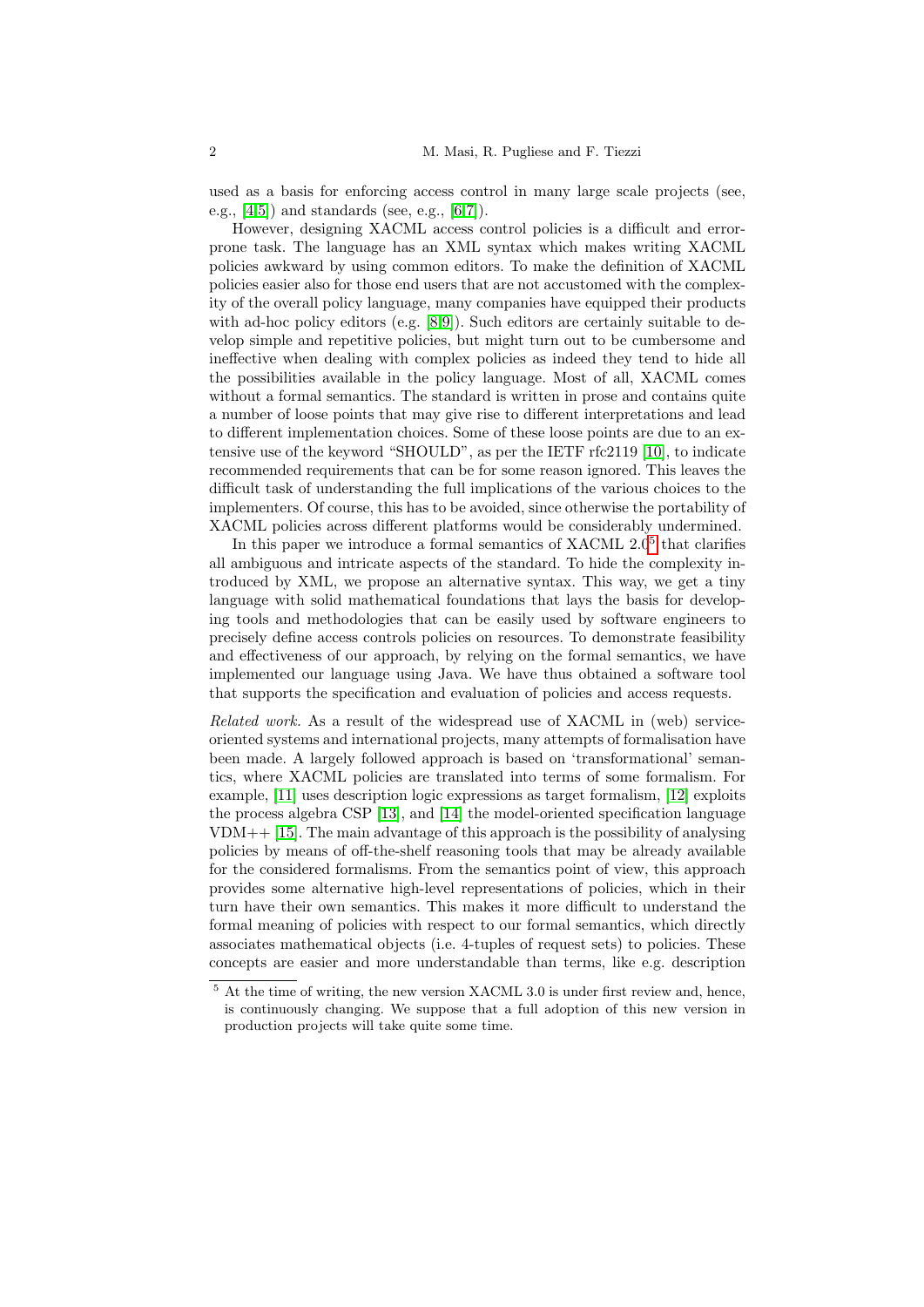logic expressions, resulting from automatic translations, also because such translations unavoidably produce terms more complex than necessary. Therefore, our semantics can be conveniently exploited by software engineers to drive XACML implementations. At the same time, its mathematical foundations enable the development of reasoning tools (as we briefly discuss in Section [6\)](#page-11-0).

A similar approach is proposed in [\[16\]](#page-13-4), where the policies are first specified by means of the description language RW [\[17\]](#page-13-5), then are analysed through a model checking technique, and finally are translated in XACML. Advantages and disadvantages with respect to our approach are as before.

Other formalisation approaches, more similar to ours, defines the semantics of XACML policies in a more direct way. For example, [\[18\]](#page-13-6) proposes a semantics based on (multi-terminal) binary decision diagrams, which permit efficiently carrying out the proposed analysis techniques (i.e. property verification and changeimpact analysis), but are not suitable as an implementation guide. Instead, [\[19\]](#page-13-7) formalises a subset of XACML, called Core XACML. The semantics is given through an inductively defined policy evaluation function. Differently from our approach, each policy is evaluated only w.r.t. a single request and, most of all, Core XACML ignores some important XACML features, such as rule conditions, matching functions, some combining algorithms, and the indeterminate value.

There are by now many XACML implementations (see e.g. [\[20\]](#page-13-8)). In partic-ular, SUN XACML [\[21\]](#page-13-9) and HERAS<sup>AF</sup> [\[22\]](#page-13-10), that are widely used in software in production, implement a Policy Decision Point (PDP) and a library for the development of Policy Enforcement Point (PEP)s. Differently from our implementation, they parse policies in XML format deployed in the policy repository. Moreover, they evaluate each request by visiting parts of the generated DOM tree, while we evaluate the requests by executing Java classes implementing the semantics representations of the policies. XEngine [\[23\]](#page-13-11) is another notable implementation. It aims at highly efficient request processing, achieved by converting XACML policies into numerical representations. Instead, our main goal is the development of an XACML implementation driven by a formal semantics. Another implementation of an access control mechanism is PERMIS [\[24\]](#page-13-12), a modular infrastructure specifically devised for Grid systems and integrated in modern toolkits (like, e.g., [\[25,](#page-13-13)[26\]](#page-13-14)). However, PERMIS relies on an ad-hoc, non-standard policy language which is less expressive than XACML [\[27\]](#page-13-15).

To sum up, differently from related works, our formalisation has a twofold aim: it serves as a guide for implementers and, at the same time, paves the way for the development of analysis tools.

Summary of the rest of the paper. In Section [2,](#page-3-0) we give a glimpse of the XACML standard by describing the underlying access control model and the main features of the policy language. In Section [3,](#page-4-0) we introduce an alternative syntax for XACML, which we then use in Section [4](#page-8-0) as the basis to define the formal semantics. We illustrate our approach through an example from an healthcare project. In Section [5,](#page-10-0) we describe our Java-based implementation of the formal semantics. Finally, in Section [6,](#page-11-0) we touch upon directions for future work.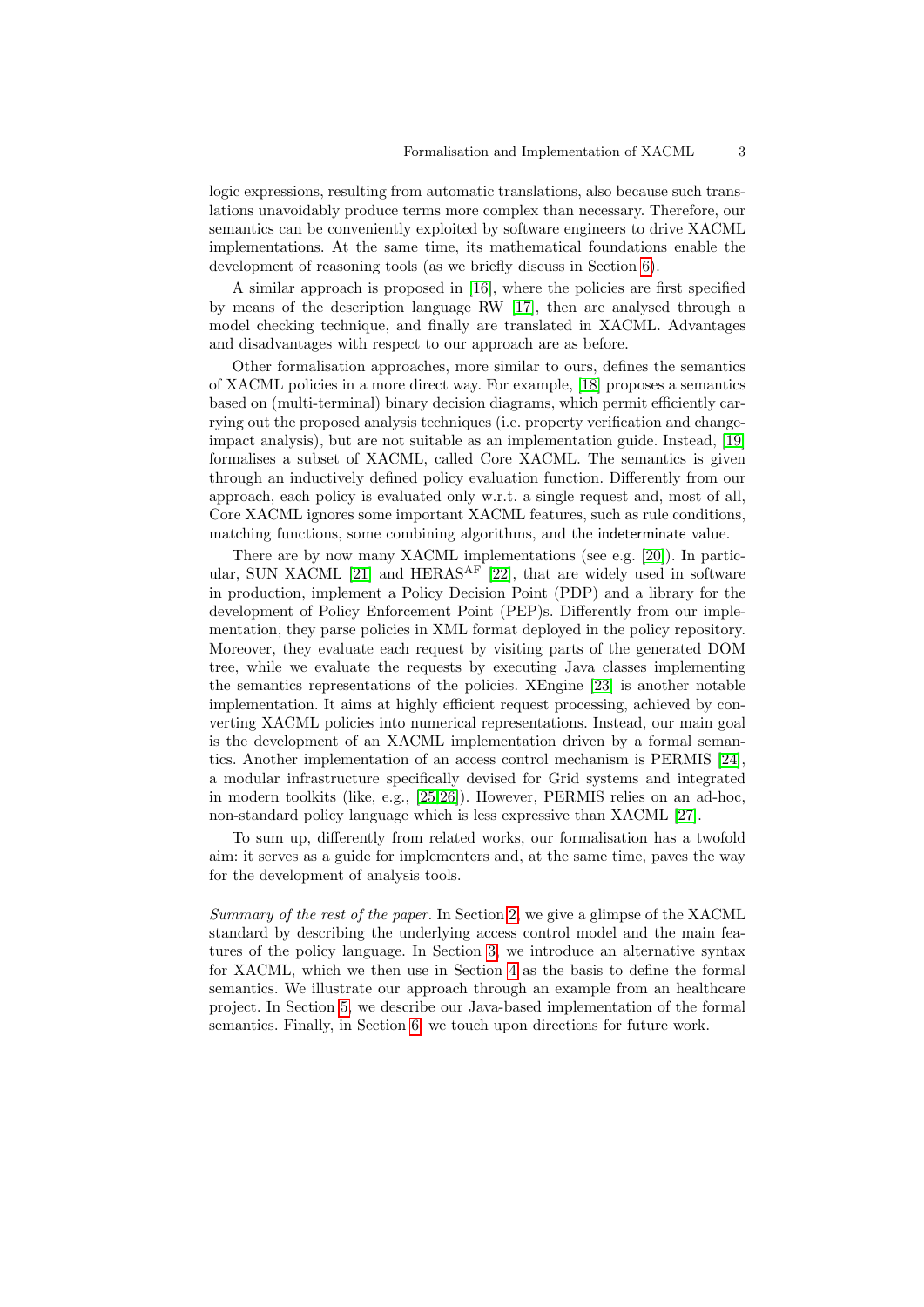### <span id="page-3-0"></span>2 The XACML standard

In the access control model underlying XACML, each resource can be paired with one or more policies, namely XML documents expressing the capabilities that a requestor needs to have for accessing the resource. Specifically, policies and policy sets are retrieved from a Policy Administration Point (PAP) by a PDP, which is on duty to decide whether to give access to resources or not. The policies and policy sets retrieved by the PDP represent the complete policy for the specified resources.

A request to access a resource is created by a PEP, which reuses claims within the service invocation made by an access requester. PEPs can have many different forms, e.g. they may be part of a remote-access gateway, a Web server, an email user-agent, etc. Thus, we cannot expect that in an enterprise all PEPs issue access requests to a PDP directly in a common format. Therefore, the requests and responses handled by the PDP must be converted in a canonical form, i.e. the so-called XACML *context*. The obvious benefit of this approach is that policies may be written and analyzed independently of the specific environment in which they have to be enforced.

The authorization decision is made by the PDP by checking the matching between values of the request and values from the retrieved policies. The decision taken by the PDP can be one among permit, deny, not-applicable and indeterminate: the meaning of the first two values is obvious, while the third means that the PDP does not have any policy that applies to the request and the fourth means that the PDP is unable to evaluate the access request (reasons for such inability include, e.g., missing attributes, network errors, evaluation errors).

Let us now consider the languages for expressing policies and requests provided by the standard. The basic element of the policy language is Policy. A Policy is composed of a Target, which identifies the set of capabilities that the requestor must expose, and some Rules. Every Rule contains the facts for the access control decision and has an Effect, which can be either Permit or Deny. A Policy also specifies a combining algorithm that defines what is the final decision for a request when there are (permit/deny) conflicts in the rule decisions.

A Target is composed of four sub-elements: Subjects, Actions, Resources, and Environments. Each category is composed of a set of target elements, each of which contains an attribute identifier, a value and a matching function. Such information is used to check whether the policy is applicable to a given request. Specifically, the matching function retrieves a value from the designed attribute in the request and matches it with the values specified in the target element, according to the function's semantics. If, for all four categories, at least a matching of a target element succeeds, then the policy is applicable to the request.

Besides the Effect, a Rule may specify a Target and some Conditions, i.e. a set of standardly-defined functions that operate on values coming from the request. The Effect is propagated to the upper level policy if the Target of the rule matches and if the Conditions are satisfied.

Policies can be combined together into a PolicySet, which specifies an algorithm that defines the policy set decision in case the contained policies cause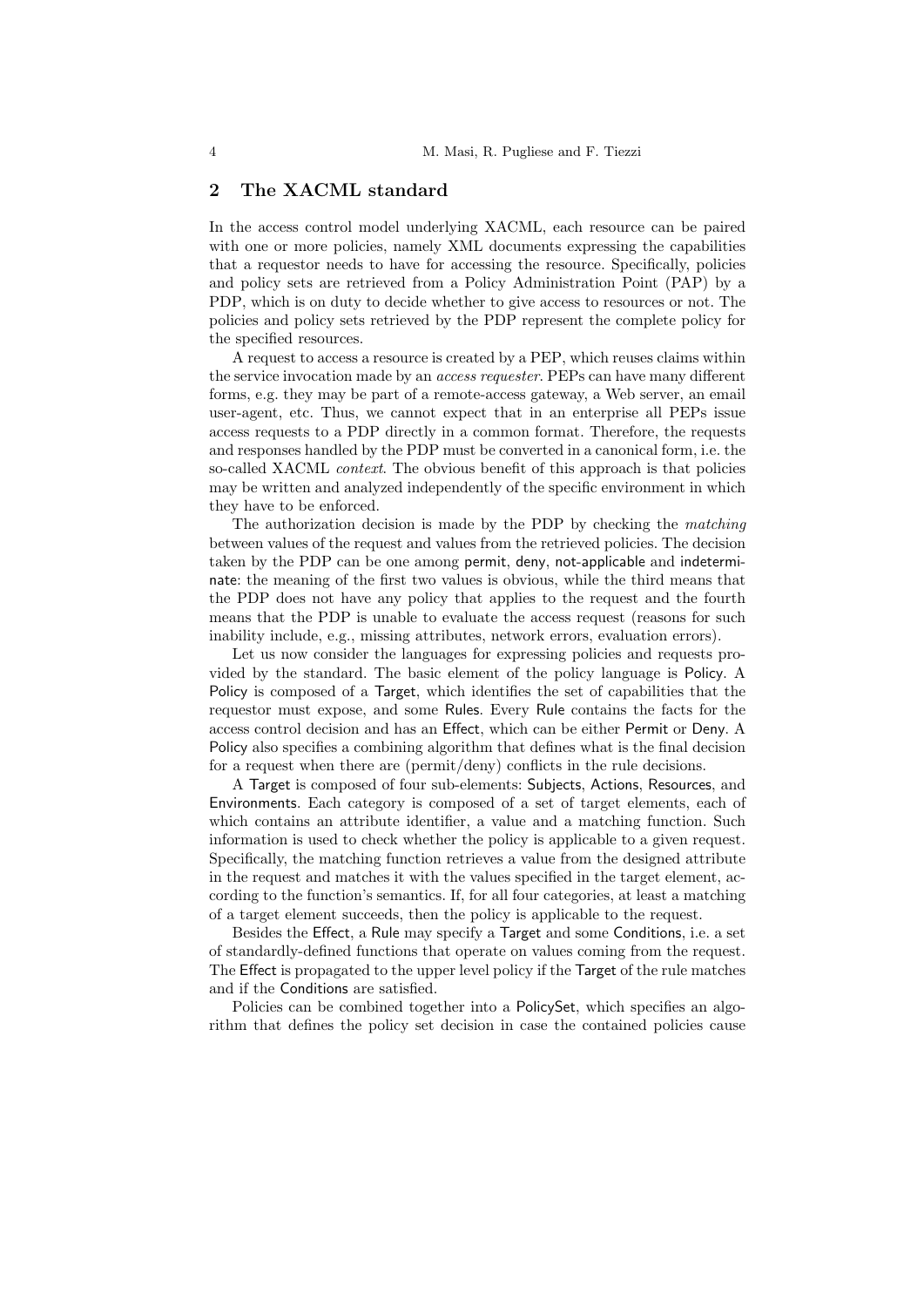permit/deny conflicts. A PolicySet also contains a Target, which is checked for matching with the access request before the targets of the included policies are.

A Policy/PolicySet can also contain a set of Obligations indicating the actions that the PEP shall enforce after receiving the response. However, since such actions do not play any role in the evaluation procedure, Obligations are not considered in this paper.

An XACML Request, instead, is the request in a canonical form (created by the PEP or the context handler) made of attribute/value pairs. The elements specifying such pairs are grouped according to the same four categories used for the policies, i.e. Subject, Action, Environment and Resource.

#### <span id="page-4-0"></span>3 An alternative syntax of XACML

The XACML standard, as explained in the previous section, defines an XMLbased language that permits both writing policies [\[3,](#page-12-2) Section 5] and representing contexts (i.e. access requests and responses) [\[3,](#page-12-2) Section 6] in a way independent of the specific formats used by PEPs. However, the XML syntax of this language, on the one hand, can make the task of writing policies difficult and error-prone, and, on the other hand, is not adequate for formally defining the semantics of the language and reasoning on it. Therefore, in this section, we provide an alternative syntax of the XACML policy language through a BNF-like grammar (a similar grammar for context representation can be found in [\[28\]](#page-13-16)).

Our alternative syntax of the XACML policy language is reported in Table [1.](#page-5-0) As usual, square brackets are used to indicate optional items (that is, everything that is set within the square brackets may be present just once, or not at all).

The manipulable values, ranged over by value, can have simple types (e.g. boolean, string, integer) or complex types (i.e. the values are XML elements that may contain other elements and/or attributes). For the sake of simplicity, we present an untyped version of the language, because the treatment of types would be standard and, anyway, their addition is not relevant for our studies.

To base an authorization decision on some characteristics of the request, like e.g. the subject's identity or the resource's identifier, XACML provides facilities to identify specific values (called attribute values) contained in the request context. This approach is supported by means of attribute designators and attribute selectors. The former ones are pointers to specific attributes of targets (e.g. subjects or resources) in the request context, while the latter ones provide a more general retrieval mechanism based on XPath [\[29\]](#page-13-17) expressions over the request context. For the sake of presentation, in our XACML's syntax, we represent both designators and selectors by means of (structured) names, ranged over by name. For example, the following designator (drawn from [\[28\]](#page-13-16))

<SubjectAttributeDesignator AttributeId="urn:oasis:names:tc:xacml:2.0:subject:role" DataType="http://www.w3.org/2001/XMLSchema#string" />

is represented by the name subject.role.

To permit specifying conditions, the language is also equipped with expressions, ranged over by expression, which are defined by functions that operate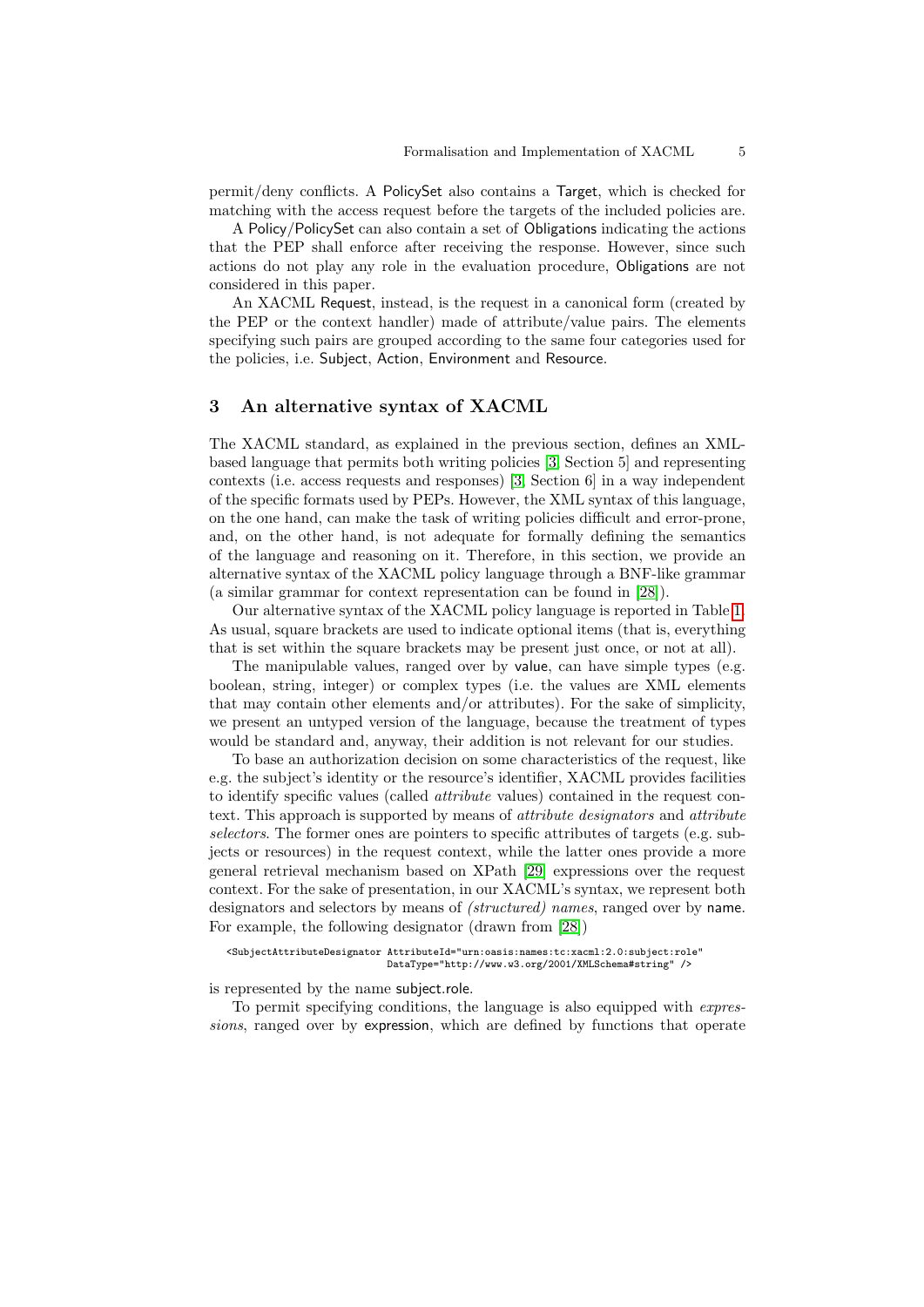<span id="page-5-0"></span>

|  |  | Table 1. XACML policies syntax |  |  |
|--|--|--------------------------------|--|--|
|--|--|--------------------------------|--|--|

| $PDP policies ::= {Palq;Policies}$                                                                                                                             | (Retrieved policies)    |
|----------------------------------------------------------------------------------------------------------------------------------------------------------------|-------------------------|
| $Palq ::=$ only-one-applicable $\Box$<br>Ralq                                                                                                                  | (Policy-combining alg.) |
| ${Ralg} ::=$ deny-overrides $ $ permit-overrides<br>first-applicable<br>ordered-deny-overrides<br>ordered-permit-overrides                                     | (Rule-combining alg.)   |
| $Policies ::=$                                                                                                                                                 | (Policies)              |
| ${Palg; \text{target}:} \{ {Targets} \}; Polices \}$<br>$\langle \text{Ralg}$ ; target : { $\{Targets\}$ }; rules : { $Rules$ }} (policy)<br>Policies Policies | (policy set)            |
| $Targets ::= MatchId$ (value, name)<br>$Targest \vee Targest$<br>$Targets \wedge Targets$   $Targets \sqcap Targets$                                           | (Targets)               |
| $MatchId ::=$ string-equal   integer-equal<br>string-regexp-match<br>$integer-greater-than$                                                                    | (Match functions)       |
| $Rules ::= (Effect [\text{; target} : \{ Target\})]$<br>$\vert$ ; condition : {expression } $\vert$ )<br>Rules Rules                                           | (Rules)                 |
| $Effect ::=$ permit  <br>deny                                                                                                                                  | (Effects)               |

on values and names. The complete list of functions provided by XACML is reported in [\[3,](#page-12-2) Appendix A.3], while the examples shown in the rest of the paper will exploit the syntax of expressions (reported in [\[28\]](#page-13-16)) implemented by the tool described in Section [5.](#page-10-0)

For efficiency of evaluation and ease of management, the overall security policy in force across an enterprise is expressed as multiple independent components. Then, the top-level term  ${Palq;Policies}$  of the XACML policy syntax is a simplified form of policy set (i.e. without target). Given a request, the PDP evaluates the policies in *Policies* (possibly retrieved from a repository or a PAP) as if they are organised as a single policy set, according to a specified policycombining algorithm  $Palg$ . The algorithms provided by XACML for combining the values resulting from policies evaluation – which can be permit, deny, notapplicable and indeterminate – are the following (we refer to  $[28]$  for a more precise account):

- deny-overrides: if any policy in the considered set evaluates to deny, then the result of the policy combination is deny;
- permit-overrides: it is similar to the previous algorithm, but this time permit takes precedence over the other results;
- first-applicable: the combined result is that resulting from the evaluation the first policy whose target is applicable to the request;
- ordered-deny-overrides/ordered-permit-overrides: like deny-overrides/permitoverrides, but policies are evaluated in the same order as they occur;
- only-one-applicable: it only applies to policies/policy sets and ensures that one and only one policy is applicable by virtue of its target.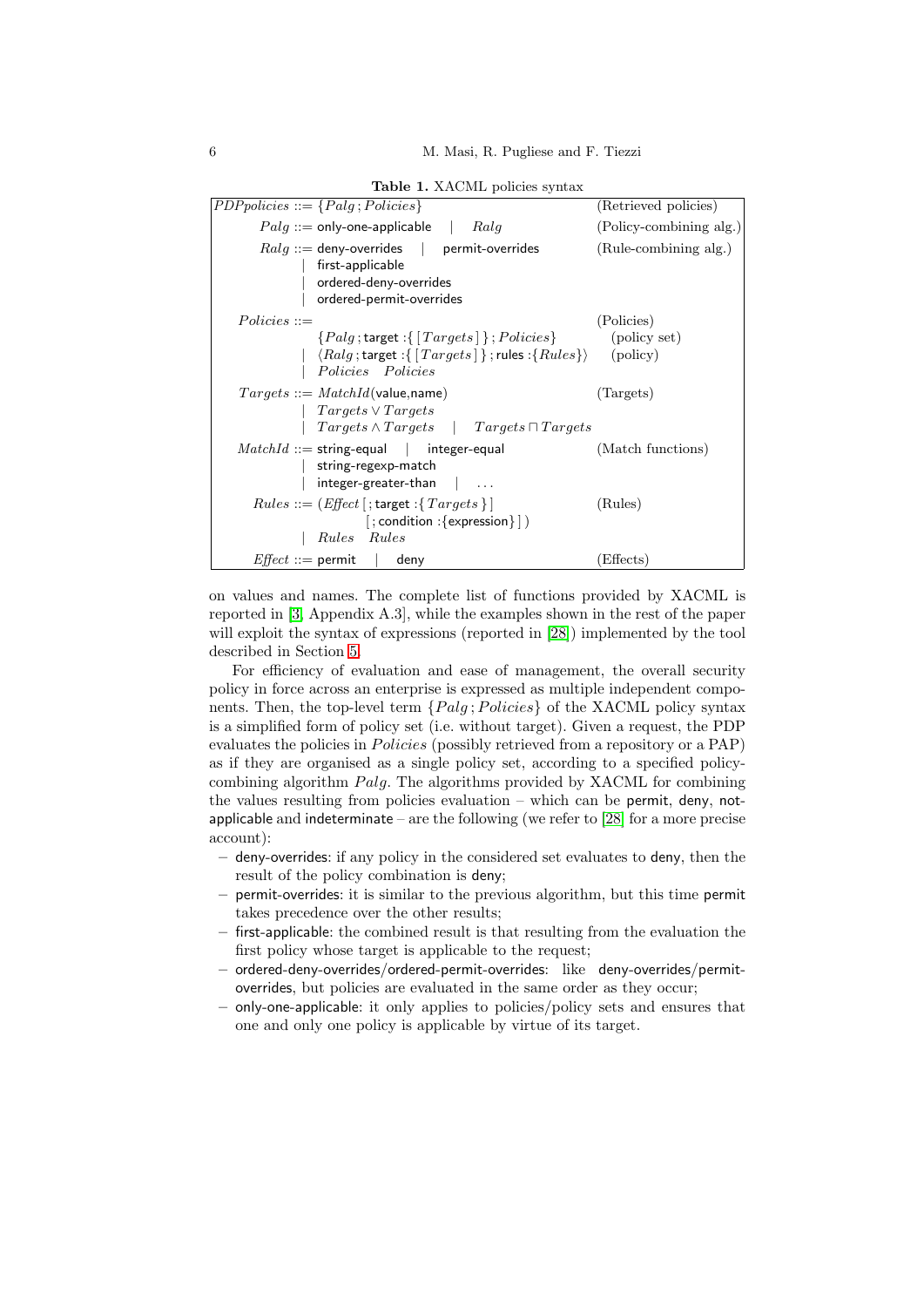The policies that can be evaluated by the PDP, and hence aggregated by a policy set, can be simple policies of the form  $\{Ralg; \text{target}: \{ | Targets | \} ; \text{rules} :$  ${Rules}\$  or, recursively, policy sets of the form  ${Palg; target:}{[Targets]};$ Policies}. Both polices and policy sets specify the algorithm for combining the results of the evaluation of the contained elements and a target to which the policy/policy set applies. The algorithms for simple policies are the same as those for policy sets (but for only-one-applicable) and behave similarly.

A target permits identifying the set of access requests that a rule, a policy or a policy set is intended to evaluate. Specifically, a target specifies the set of *subjects*, *resources*, *actions* and *environments* to which the corresponding rule/policy/policy set applies. In the original XML-based syntax of XACML, the target element may contain four elements, one for each of the above categories. However, the evaluation of these separate blocks of information shall be performed in the same way. In fact, in the XACML specification document, the evaluations of subjects, resources, actions and environments are defined by the same 'match table' [\[3,](#page-12-2) Section 7.6] and, also, the set of designators for each category is not fixed in advance. Therefore, to obtain a more compact notation, we have decided to represent a target as an expression built from match elements, i.e. terms of the form  $MatchId$  (value, name), by exploiting an operator for logical disjunction,  $\vee$ , and two operators for logical conjunction,  $\wedge$  and  $\Box$ . Each match element spells out a specific value that the subject/resource/action/environment in the decision request (identified by a name) must match, according to a given matching function. Anyway, this target representation does not lead to a loss of information, because names can be structured and hence, as shown before in the designator example, can include the corresponding category. In a match element, MatchId specifies the (boolean) matching function to be used to compare the given literal value with the value of the attribute identified by the given name. XACML supports a wide range of (standard) matching functions (we refer to [\[3,](#page-12-2) Appendix A.3] for a complete account and to [\[28\]](#page-13-16) for the list of functions supported by the tool described in Section [5\)](#page-10-0). Notably, if the target of a policy (resp. policy set) is empty, the policy (resp. policy set) applies to any request context. Instead, if the target of a rule is absent, the rule inherits the target of its enclosing policy.

The three logical operators used for expressing targets are defined over the set {match, no-match, indeterminate}. Basically, they behave as standard conjunction and disjunction operators over {match, no-match} (where match and no-match are dealt with as true and false, respectively) and the behaviours of the two conjunction operators  $\wedge$  and  $\Box$  only differ for the treatment of the value indeterminate. The decreasing order of precedence among them is as follows: ∧,  $\vee$  and  $\Box$ . A disciplined use of structured names and these logical operators permits properly expressing XACML targets: a target must be a term of the form Subjects  $\Box$  Resources  $\Box$  Actions  $\Box$  Environments, where each subterm, say Subjects, must have the form  $Subject_1 \vee Subject_2 \vee \dots \vee Subject_n$ and, finally, each  $Subject_i$  must have the form  $MatchId_1(\text{value}_1, \text{name}_1) \wedge ... \wedge$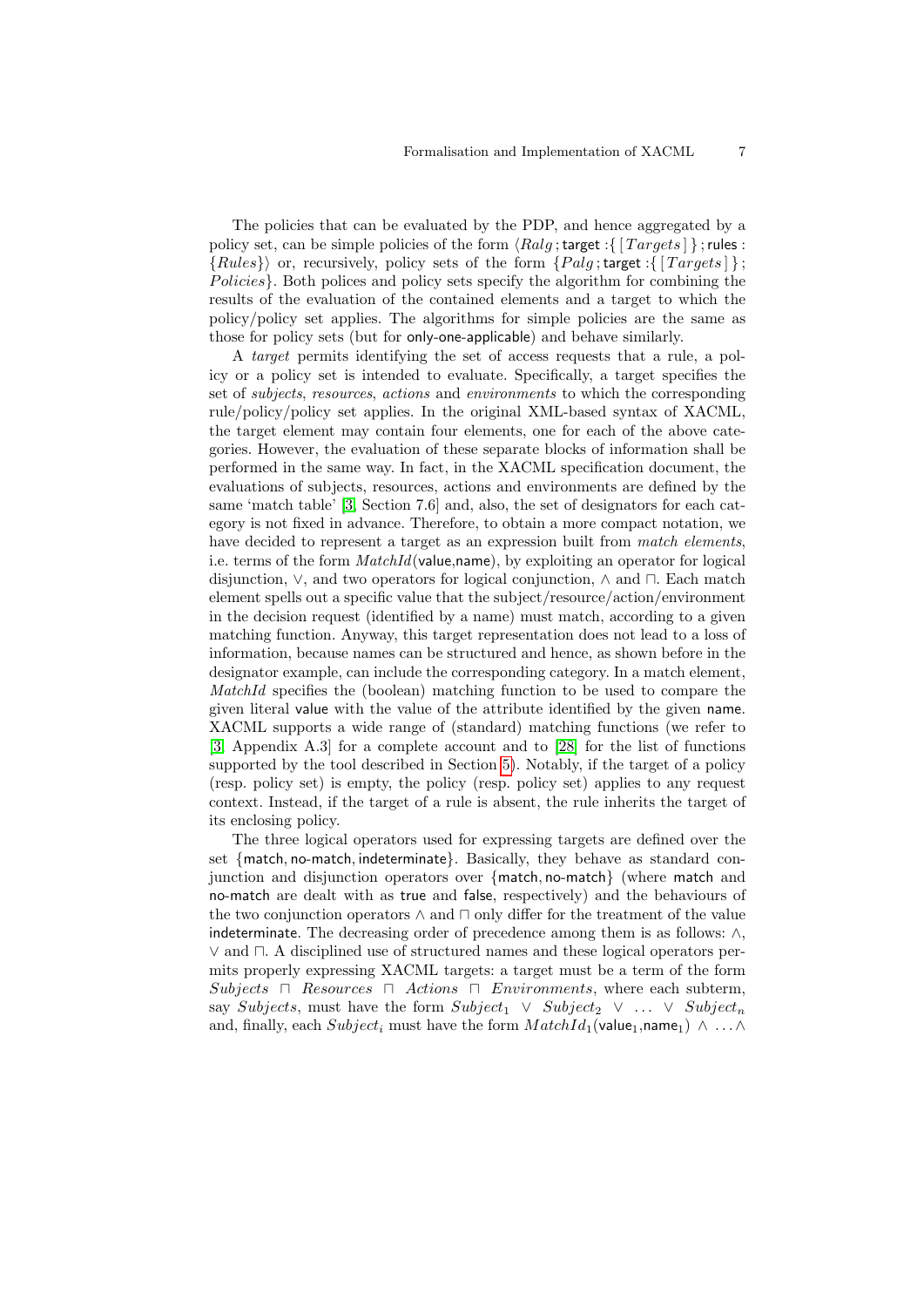$MatchId_m$ (value<sub>m</sub>,name<sub>m</sub>). We believe our approach has many advantages like, e.g., a more compact syntax and a more intuitive and clearer semantics.

A single policy contains a (non-empty) set of rules of the form (Effect [; target : {  $Targets$  } ][; condition : { expression } ]), each specifying: 1. an effect, which indicates the rule-writer's intended consequence of a positive evaluation for the rule (the allowed values are permit and deny), 2. a *rule target*, which refines the applicability established by the target of the enclosing policy, and 3. a condition, which is a boolean expression that may further refine the applicability of the rule. Notably, in a rule, target and condition may be absent.

Regarding context requests, they are represented as terms of the form request :{ Attributes }, where Attributes consists of a set of (name,value) pairs. Such information indicate the subjects associated to the request, the resources for which the access is being requested, the action to be performed on the resources and the environmental properties. Again, to avoid dealing with separate blocks of information, we exploit structured names. As a matter of notation, we will use  $R_{all}$  to denote the set of all possible requests.

We conclude by showing the syntax of a policy<sup>[6](#page-7-0)</sup>, which expresses the *patient* privacy consent  $[30]$  for the EU Project epSOS  $[4]$ . In this project, each role (e.g. doctor, nurse, pharmacist) has *permissions* for performing a certain *coded ac*tion [\[31\]](#page-13-19) for a certain purpose (e.g. healthcare treatment, statistics, emergency).

```
\langle permit-overrides;
```

```
target :{ string-equal("medical doctor",subject.role)
            ∧ string-equal("TREATMENT",subject.purposeofuse)
         \Box string-equal("34133-9", resource.resource-id) } ;
rules : { (permit; target : { string-equal("Read", action.action-id) } ;
        condition :{ string-subset(
                     string-bag("PRD-003","PRD-005","PRD-010","PRD-016"),
                     subject.permission) })
       (deny)} \rangle
```
The policy specifies a subject and a resource in its target, according to which the policy applies to requests issued by a medical doctor with the purpose of accessing to a resource with a code identifier  $34133-9^7$  $34133-9^7$  for an healthcare TREATMENT. If these capabilities are met, the rules enclosed in the policy are evaluated. The first rule has effect permit if the requestor aims at performing a Read action and has at least the permissions PRD-003, PRD-005, PRD-010 and PRD-016<sup>[8](#page-7-2)</sup> for accessing the resource. The second rule has always effect Deny and is combined with the previous one in such a way that if the first rule evaluates to Permit then the policy permits the access to the resource, otherwise the access is denied.

<span id="page-7-0"></span> $6$  Due to lack of space, the corresponding XML description is relegated to [\[28\]](#page-13-16).

<span id="page-7-1"></span><sup>&</sup>lt;sup>7</sup> In the international code system LOINC [\[32\]](#page-13-20), 34133-9 identifies a *patient summary*.

<span id="page-7-2"></span><sup>8</sup> These permissions are values from the Hl7 RBAC catalogue [\[31\]](#page-13-19) grouped together by using a bag, i.e. an unordered collection that may contain duplicate values.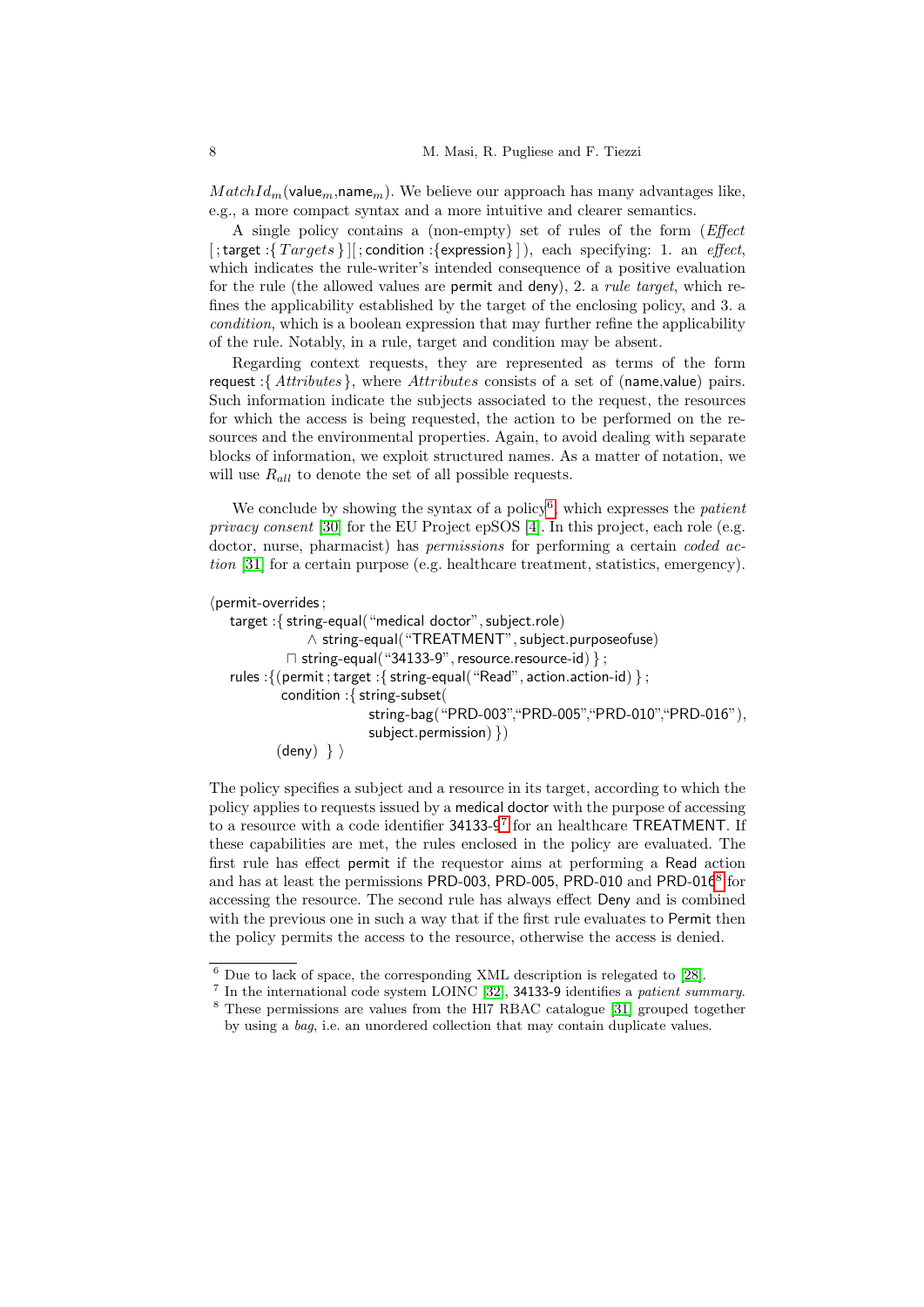#### <span id="page-8-0"></span>4 XACML formal semantics

We present in this section a semantics of XACML policies that formalises the informal one provided by the the standard.

Our semantics is given in a denotational style, i.e. it is defined by a function  $\llbracket \cdot \rrbracket_R$  that, given a policy/policy set (or a *PDP policies* term) and a set R of context requests (with  $R \subseteq R_{all}$ ), returns a *decision* tuple of the form

( permit :  $R_p$ ; deny :  $R_d$ ; not-applicable :  $R_n$ ; indeterminate :  $R_i$ )

where  $R_n \cup R_d \cup R_n \cup R_i = R$ . Intuitively, R is partitioned into four sets according to the results of the requests evaluation. Notably,  $R$  is a subset of the set  $R_{all}$ of all requests, thus it can contain e.g. all possible requests, only requests with a given structure or a single request. The definition of  $\llbracket \cdot \rrbracket_R$  relies on an auxiliary function  $(\cdot)_{R}$  that, given a target, returns a *matching* tuple of the form

(match :  $R_m$ ; no-match :  $R_n$ ; indeterminate :  $R_i$ )

where  $R_m \cup R_n \cup R_i = R$ , i.e. R is partitioned according to the results of the target evaluation. We will use a projection operator  $\cdot \downarrow_{v}$  that, given a tuple, returns the set corresponding to the value  $v$ . Moreover, we will use  $r$  to denote a context request and, when convenient, we shall regard  $r$  as a set, writing e.g. (name,value)  $\in r$  to mean that (name,value) is an attribute of the request r. As shown in  $[28]$ , this representation of requests easily permits dealing with multivalued attributes and with the fact that attribute designators and selectors may select bags of values from a request context.

The semantics of a match element  $MatchId$ (value,name) of a target is a matching tuple determined by comparing value with the values within the request attributes by means of the matching function *MatchId*.

 $(MatchId$ (value,name) $)$  $R =$ (match:  $\{r \in R \mid \exists (name, value') \in r : \text{MatchId}(\text{value}, value') = \text{true}\};$ no-match :  $\{r \in R \mid \forall$  (name,value')  $\in r$  :  $MatchId$ (value,value') = false};  $\textsf{indeterminate}: \{r \in R \, \mid \, \exists \, (\textsf{name}, \textsf{value}') \in r: \emptyset$  $MatchId$ (value,value') = indeterminate  $\land \nexists$  (name,value') ∈ r :  $MatchId$ (value,value') = true})

Notably, the use of the universal quantification in the definition of the no-match set implies that requests that do not contain attributes named name are inserted into the no-match set<sup>[9](#page-8-1)</sup>. The definitions of the matching functions supported by XACML are reported in [\[3,](#page-12-2) Appendix A.3]. For example, the function string-equal returns true if and only if both argument values are strings of equal length and are

<span id="page-8-1"></span> $9$  We assume that the MustBePresent parameter of every selector/designator has always the default value false, which prescribes to return an empty bag when the specified attribute is absent from the request.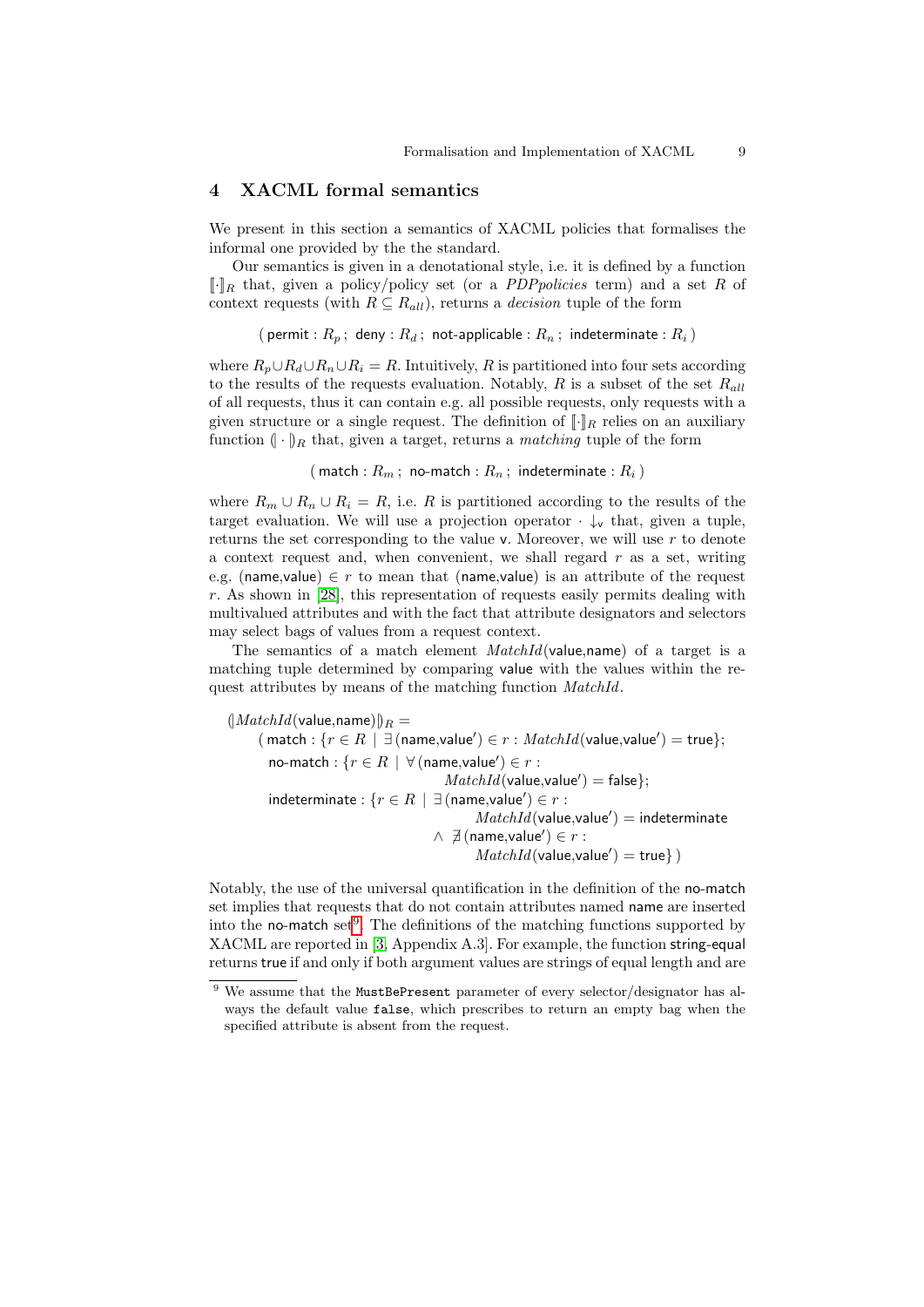equal byte-by-byte according to the function integer-equal (defined by the IEEE standard [\[33\]](#page-13-21)); otherwise the function string-equal returns false. The matching tuples returned by the evaluation of the match elements within a given target are then combined according to the semantics of the operators  $\vee$ ,  $\wedge$  and  $\Box$ , as e.g. in

 $(Targest_1 \vee Targets_2)$ <sub>R</sub> = ( match :  $(Targets_1)_R \downarrow$  match  $\cup$   $(Targets_2)_R \downarrow$  match; no-match :  $(Targets_1)_R \downarrow_{no-match} \cap (Targets_2)_R \downarrow_{no-match};$ indeterminate :  $((\text{Targets}_1)_R \downarrow_{\text{indeterminate}} \setminus (\text{Targets}_2)_R \downarrow_{\text{match}})$  $\cup$  ( $(Targets_2)$ R ↓indeterminate  $\setminus$   $(Targets_1)$ R ↓match))

The semantics of a rule with effect permit is defined as follows:

 $[($  (permit; target : ${Targets}$ ; condition : ${\{expression\}}$ ) $]_R =$ ( permit :  $\{r \in (T \text{argets})_{R} \downarrow \text{maxch} \mid \text{ expression} \cdot r = \text{true} \};$ deny :  $\emptyset$  ; not-applicable :  $\{r \in (T~argets)_{R} \downarrow$ <sub>match</sub> | expression ·  $r =$  false $\}$  $\cup$  ( $Targests$ ) $_R$   $\downarrow$ no-match; indeterminate :  $\{r \in (Targets)_{R} \downarrow$ <sub>match</sub> | expression ·  $r =$  indeterminate}  $\cup$  ( $Targets$ ) $_R$  ↓indeterminate)

where expression  $\cdot r$  denotes the evaluation of the expression expression w.r.t. the request r according to the function definitions reported in [\[3,](#page-12-2) Appendix A.3]. The semantics of a rule with effect deny is similar, except that in the decision tuple the permit and deny sets are swapped. Notably, in a rule, the target and the condition are optional; if one or both of them are absent, the semantics of the rule is determined by the above definitions where expression  $\cdot r$  is true for any r if the expression is omitted, and  $(Targest)_{R} \downarrow$ <sub>match</sub>= R,  $(Targest)_{R} \downarrow$ <sub>no-match</sub>= Ø and  $(Targets)$ <sub>R</sub>  $\downarrow$ <sub>indeterminate</sub>=  $\emptyset$ , if the target is omitted.

The semantics of a policy is defined as follows:

 $\llbracket \langle \mathit{Ralg} \text{ ; target : } \{\mathit{Targets}\}\} \text{ ; rules : } \{\mathit{Rules}\}\rangle \rrbracket_R =$ ( permit :  $Ralg(Rules)_{R_m} \downarrow_{\text{permit}}$  ; deny :  $Ralg(Rules)_{R_m} \downarrow_{\text{deny}}$ ; not-applicable :  $\text{Radg}(Rules)_{R_m}$   $\downarrow$ not-applicable  $\cup$   $\langle \text{Targets} \rangle_R$   $\downarrow$ no-match ; indeterminate :  $Ralg(Rules)_{R_m} \downarrow$ indeterminate  $\cup$  ( $Targets$ ) $_R \downarrow$ indeterminate)

where  $R_m$  stands for  $(Targets)$ <sub>R</sub>  $\downarrow$ <sub>match</sub>. Basically, the requests for which the policy's target does not match are evaluated as not-applicable, while those for which the policy's target is indeterminate are evaluated as indeterminate. The remaining requests, i.e. those for which the policy's target matches, are partitioned by applying the algorithm Ralg specified by the policy to the policy's rules. Similarly to the evaluation of rules, if the policy's target is empty then the policy is evaluated as above by letting  $(Targets)_{R} \downarrow$  match $=R$ ,  $(Targets)_{R} \downarrow$  no-match $= \emptyset$ and  $(Targets)$ <sub>R</sub> ↓indeterminate=  $\emptyset$ . Functions  $Ralg(Rules)$ <sub>R</sub>, given a set Rules of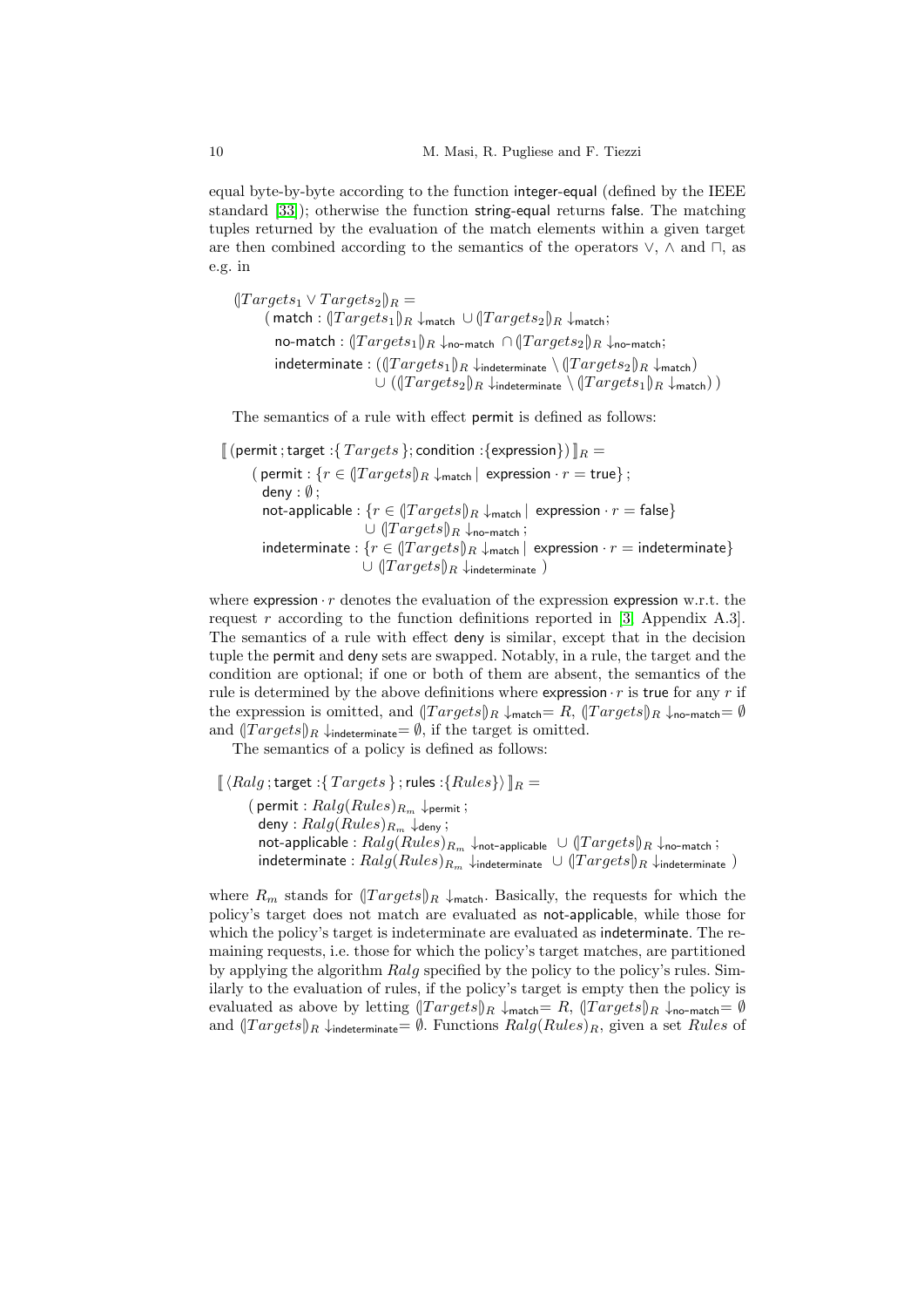rules and a set R of requests, return decision tuples of the form

( permit :  $\{r \in R \mid \text{Ralg}(\text{Rules}, r) = \text{permit}\};$ deny : { $r \in R$  |  $Ralg(Rules, r) =$  deny}; not-applicable :  $\{r \in R \mid \text{Radg}(Rules, r) = \text{not-applicable}\}\;;$ indeterminate :  $\{r \in R \mid \text{Rad}(Rules, r) = \text{indeterminate}\}\)$ 

Basically, such tuples are calculated by relying on the auxiliary functions  $\text{Rad}(Rules, r)$  whose definitions are given in [\[3,](#page-12-2) Appendix C].

The semantics definition of a policy set is similar to that of a single policy:

 $\llbracket \{ Palg \text{;target :} \{ Targets \} \} \text{;} Policies \} \rrbracket_R =$ ( permit :  $Palg(Policies)_{R_m} \downarrow_{\text{permit}}$  ; deny :  $Palg(Policies)_{R_m} \downarrow_{\text{deny}}$ ; not-applicable :  $Palg(Policies)_{R_m} \downarrow$ not-applicable  $\cup$   $\langle Targets \rangle_R \downarrow$ no-match; indeterminate :  $Palg(Polices)_{R_m}$  ↓indeterminate  $\cup$  ( $Targets$ ) $_R$  ↓indeterminate)

where  $R_m$  stands for  $(Targets)$ <sub>R</sub>  $\downarrow$ <sub>match</sub>, and function  $Palg(Polices)$ <sub>R</sub> returns a decision tuple calculated by applying the algorithm  $Palg$  to the enclosed policies. It is worth noticing that the definitions of the policy combining algorithms slightly differ from the corresponding rule combining algorithms.

Finally, given a set R of access requests, the semantics of a top-level term  ${Palg;Policies}$  is determined by applying the definition for policy sets and by letting  $R_m = R$ ,  $(Targets|_{R} \downarrow_{\text{no-match}} = \emptyset$ , and  $(Targets|_{R} \downarrow_{\text{indeterminate}} = \emptyset$ .

We conclude the section by showing how the semantics definitions presented so far apply to the policy example from the epSOS project, introduced in Sec-tions [3.](#page-5-0) Given a set  $R$  of requests, the permit set of the decision tuple returned by the application of function  $\llbracket \cdot \rrbracket_R$  to this policy is as follows:

 ${r \in R \mid$  (subject.role, "medical doctor")  $\in r$  $\wedge$  (subject.purposeofuse, "TREATMENT")  $\in$  r  $\wedge$  (resource.resource-id, "34133-9")  $\in$  r  $\wedge$  (action.action-id, "Read")  $\in$  r ∧ (string-subset(string-bag("PRD-003","PRD-005","PRD-010","PRD-016"), subject.permission)  $\cdot r = \text{true}$ 

As expected, these are all those requests in  $R$  that are issued by a medical doctor, with appropriate permissions, for read accessing a patient summary for treatment purpose. The deny set of the decision tuple consists of all requests in R that match with the policy's target but are not in the set above, i.e. they do not satisfy the target and condition of the first rule. The remaining requests in  $R$ belong to the not-applicable set, since the policy never evaluate to indeterminate. We refer the interested reader to [\[28\]](#page-13-16) for a step-by-step computation of the above decision tuple and further examples.

#### <span id="page-10-0"></span>5 Tools

The implementation of the formalisation presented in the previous sections is made in Java, by also using the ANTLR tool [\[34\]](#page-13-22) for parsing generation. Our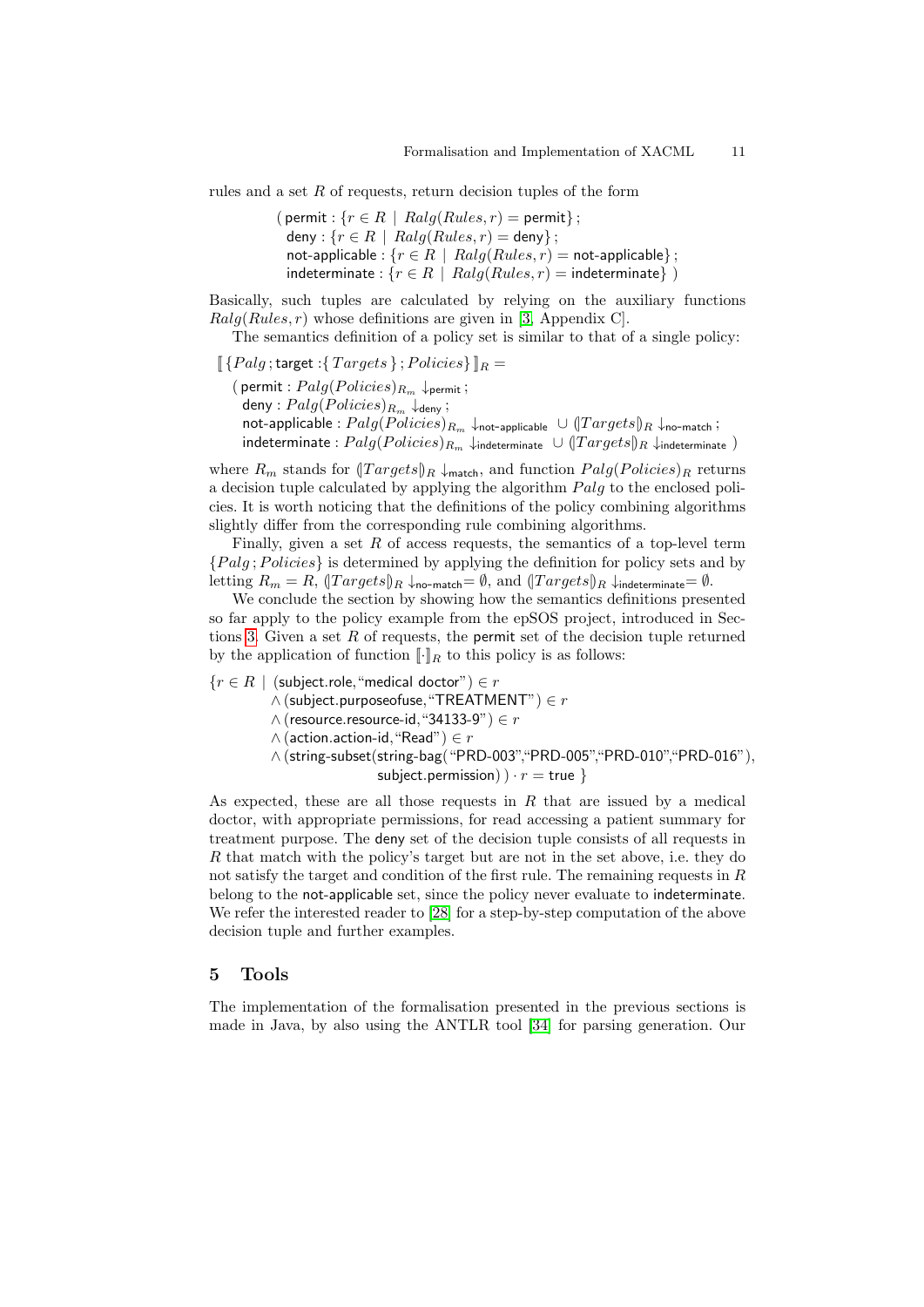tool "compiles" a policy written in the syntax proposed in Section [3](#page-4-0) into a Java class following the semantics rules defined in Section [4.](#page-8-0) Thus, a repository storing some policies consists of a Java archive containing all the Java classes generated from the policies. A policy decision is then computed by executing the generated code with the requests passed as parameters to an entry method.

For long-lasting repositories where policy changes are infrequent, this approach is convenient, since no policy's XML Document trees need to be loaded in memory and parsed for each request. Instead this approach does not fit well in situations where the policy repository changes on-the-fly.

Specifically, we have defined two separate parsers: one for the proposed XACML syntax and another one for the rule condition expressions. Each parser is defined so that, every time a syntactic category is identified within a policy term, the corresponding Java method is included into the class under generation. The generated class exploits three lists for representing the matching tuples computed during the evaluation of targets. Indeed, when a target is found, the corresponding matching function is retrieved from a specific data structure, i.e. a 'function table' containing the code implementing all functions defined by the standard. The operators  $\wedge$ ,  $\vee$ , and  $\Box$  are used to maintain the lists of requests.

Rules are created according to the corresponding rule combining algorithm: if targets and conditions are satisfied, the algorithm is applied and the decision tuples are returned to the caller. Here, to deal with conditions, a factory method is used to load the current implementation of the expression evaluator. The strategy used in this version of the tool follows the same paradigm as the XACML syntax implementation: when a new condition is satisfied, a Java file is created on-the-fly and compiled. Policies and policy sets are implemented in a way similar to the implementation of rules, relying on the policy-combining algorithms. When targets, rules, and policies are evaluated, the resulting lists representing the decision tuples will be returned to the caller.

A web interface to the tool is available online at [http://rap.dsi.unifi.it/](http://rap.dsi.unifi.it/xacml_tools) [xacml\\_tools](http://rap.dsi.unifi.it/xacml_tools). It permits to practice with the implementation by using sample policies. The web interface gives the possibility to create XACML requests and, then, to obtain the decision computed by the engine.

#### <span id="page-11-0"></span>6 Concluding remarks

We defined a formal semantics of XACML that aims at clarifying all ambiguous and intricate aspects of the XACML standard and, hence, at conveniently driving implementations. To demonstrate the feasibility and effectiveness of our approach, we fully implemented the semantics as a Java tool.

Another significant advantage of our formalisation is that it paves the way for the development of reasoning tools supporting the analysis of XACML policies. For example, *equivalences* and *preorders* among (syntactically) different policies could be defined based on their semantics denotations and then used to more compactly store the policies or to more efficiently compute a decision. Thus, two policies could be considered as equivalent if their associated decision tuples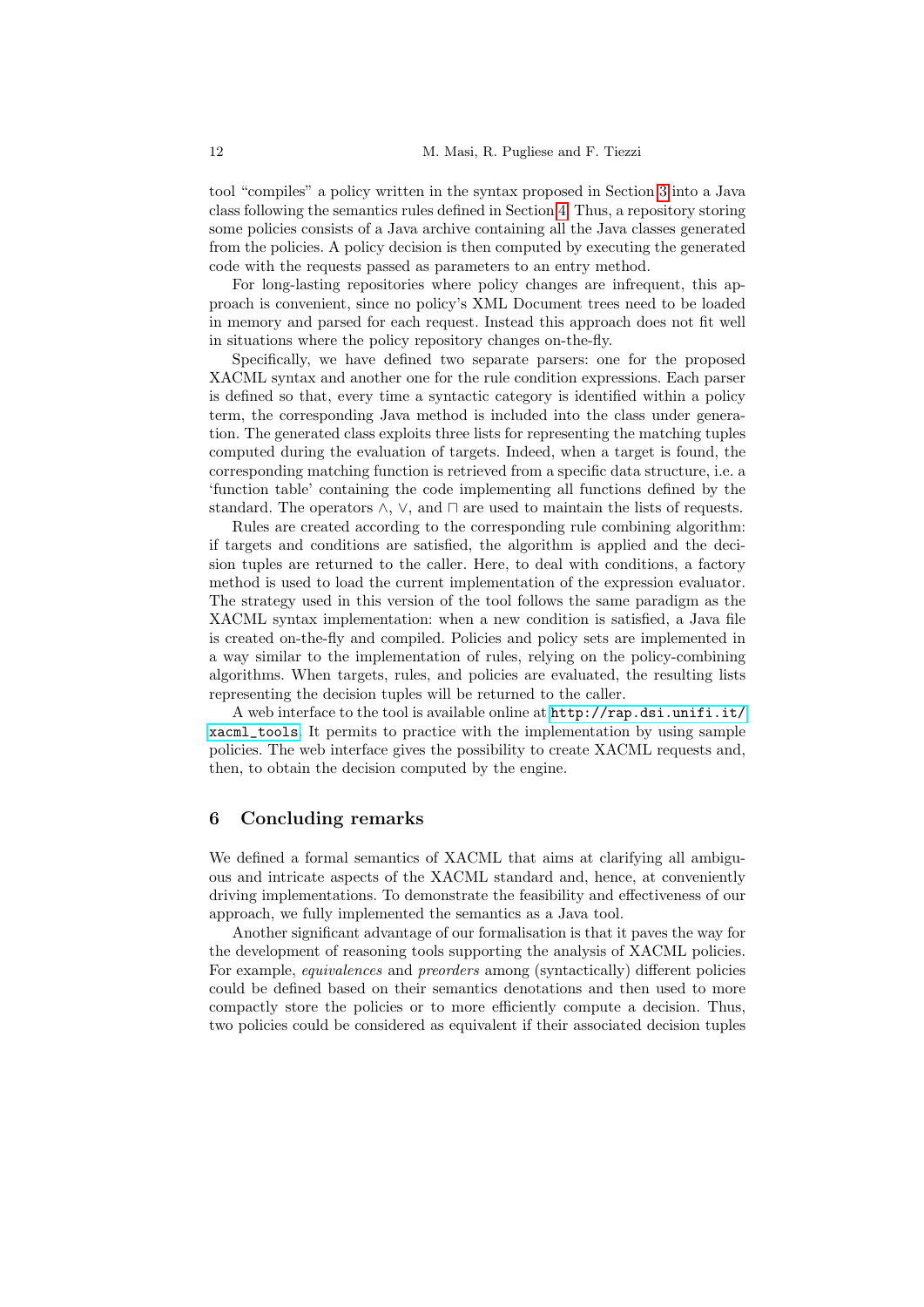coincide or, simply, have the same permit set (indeed, sometimes it does not matter the reason why the access is not permitted, as e.g. with a deny-biased PEP [\[3,](#page-12-2) Section 7.1.2] that allows the access if the decision taken by the PDP is permit and denies the access in all other cases). We leave the investigation of policy relations as a future work.

We also intend to develop techniques, based on our formal semantics, for studying the application of the least-privilege concept [\[35\]](#page-13-23), in order to determine the requests using the least amount of privilege necessary to satisfy a given XACML policy. To this aim, we will consider an approach where weights (indi-cating the access privilege level<sup>[10](#page-12-11)</sup>) are associated to request data and are used to identify, within the permit set of the decision tuple associated to the considered policy, the requests with minimum total weight. We will also exploit our semantics as a basis for studying *separation of duty* aspects of XACML policies.

We also plan to extend our Java-based framework with other tools, e.g. for translating XACML policies written in the original XML format into polices written in our syntax, and vice versa, and for generating XACML requests, as variations of a template, to be input by the evaluation tool already available. We intend to determine the performances of our tool and to compare them with those of the most notable XACML implementations.

# References

- <span id="page-12-0"></span>1. Ferraiolo, D., Kuhn, R.: Role-based access control. In: NIST-NCSC National Computer Security Conference. (1992) 554–563
- <span id="page-12-1"></span>2. NIST: A survey of access control models (2009) [http://csrc.nist.gov/news\\_](http://csrc.nist.gov/news_events/privilege-management-workshop/PvM-Model-Survey-Aug26-2009.pdf) [events/privilege-management-workshop/PvM-Model-Survey-Aug26-2009.pdf](http://csrc.nist.gov/news_events/privilege-management-workshop/PvM-Model-Survey-Aug26-2009.pdf).
- <span id="page-12-2"></span>3. OASIS XACML TC: eXtensible Access Control Markup Language (XACML) version 2.0 (2005) [http://docs.oasis-open.org/xacml/2.0/XACML-2.](http://docs.oasis-open.org/xacml/2.0/XACML-2.0-OS-NORMATIVE.zip) [0-OS-NORMATIVE.zip](http://docs.oasis-open.org/xacml/2.0/XACML-2.0-OS-NORMATIVE.zip).
- <span id="page-12-3"></span>4. The epSOS project: A european ehealth project <http://www.epsos.eu>.
- <span id="page-12-4"></span>5. The Nationwide Health Information Network (NHIN): an American eHealth Project (2009) <http://healthit.hhs.gov/portal/server.pt>.
- <span id="page-12-5"></span>6. OASIS: Cross-Enterprise Security and Privacy Authorization (XSPA) Profile of XACML v2.0 for Healthcare v1.0 (2009) <http://www.oasis-open.org>.
- <span id="page-12-6"></span>7. OASIS Security Services TC: Assertions and protocols for the OASIS security assertion markup language (SAML) v2.02 (2005) [http://docs.oasis-open.org/](http://docs.oasis-open.org/security/saml/v2.0/saml-core-2.0-os.pdf) [security/saml/v2.0/saml-core-2.0-os.pdf](http://docs.oasis-open.org/security/saml/v2.0/saml-core-2.0-os.pdf).
- <span id="page-12-7"></span>8. Namli, T., Dogac, A.: Implementation Experiences On IHE XUA and BPPC. Technical report, Software Research and Development Center, Middle East Technical University Ankara (December 2006)
- <span id="page-12-8"></span>9. Universidad de Murcia: UMU-XACML-Editor (2008) [http://sourceforge.net/](http://sourceforge.net/projects/umu-xacmleditor/) [projects/umu-xacmleditor/](http://sourceforge.net/projects/umu-xacmleditor/).
- <span id="page-12-9"></span>10. Bradner, S.: Key words for use in rfcs to indicate requirement levels (1997)
- <span id="page-12-10"></span>11. Kolovski, V., Hendler, J.A., Parsia, B.: Analyzing web access control policies. In: WWW, ACM (2007) 677–686
- <span id="page-12-11"></span><sup>10</sup> For example, the privilege level corresponding to datum "head physician" would be higher than the level of "nurse", which would be higher than that of "anonymous".